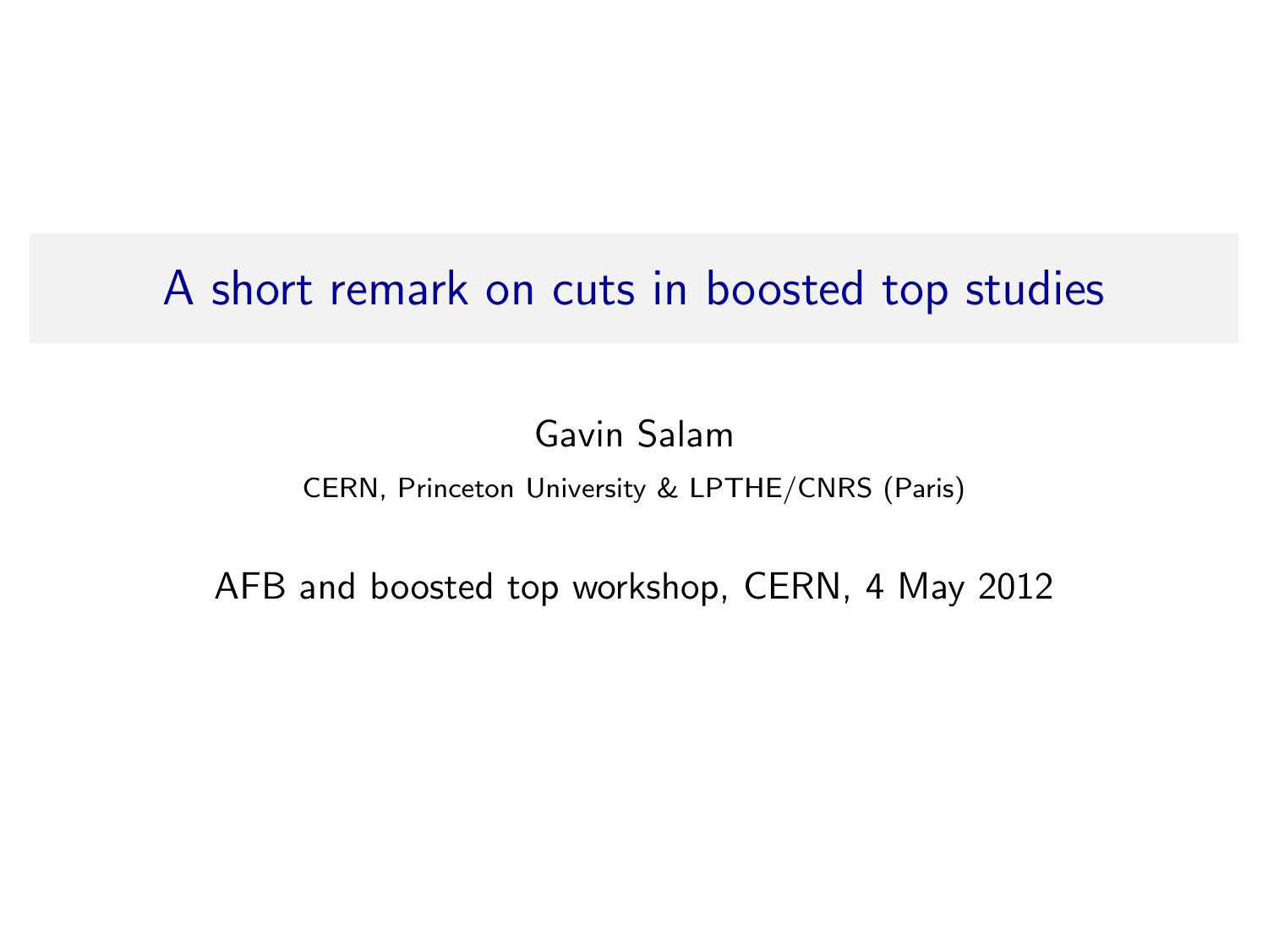Extensive effort has gone into studying how to tag hadronic decays of boosted top quarks.

ATLAS and CMS have both obtained impressive results in getting jetsubstructure techniques to work experimentally.

The core "remark" of these slides: there may be scope for refinements of other event cuts.

As an example: fully hadronic  $t\bar{t}$  search.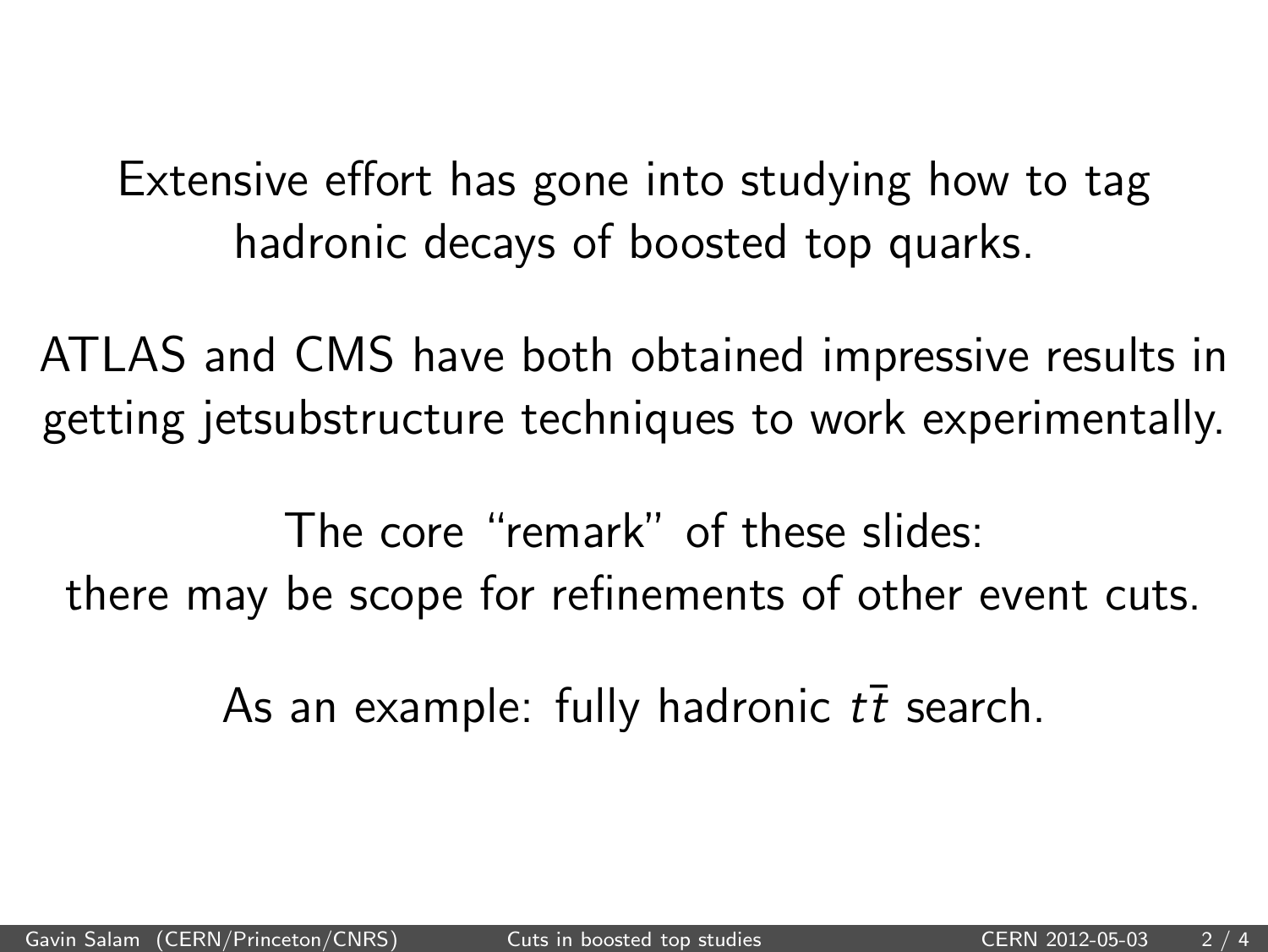"Background:" dijets

production diagram includes t-channel gluon exchange in  $qq \rightarrow qq$ 

big enhancement at large ∆y for given  $M_{\text{qq}}$  (large  $s/t$ ).

"Signal:"  $t\bar{t}$ 

production diagram involves s-channel gluon or t-channel top quark.

 $t\bar{t}$  pair usually has more modest  $\Delta y$ .

This is a bit like the situation for a classic dijet resonance search.

So compare two options:

(a):  $|y| < 2.4$ , as used so far (b):  $|v| < 2.4$  and  $|\Delta v| < 1.3$ 

 $|\Delta v| < 1.3$  is a standard cut in dijet reconance searches it might need optimising for  $t\bar{t}$  case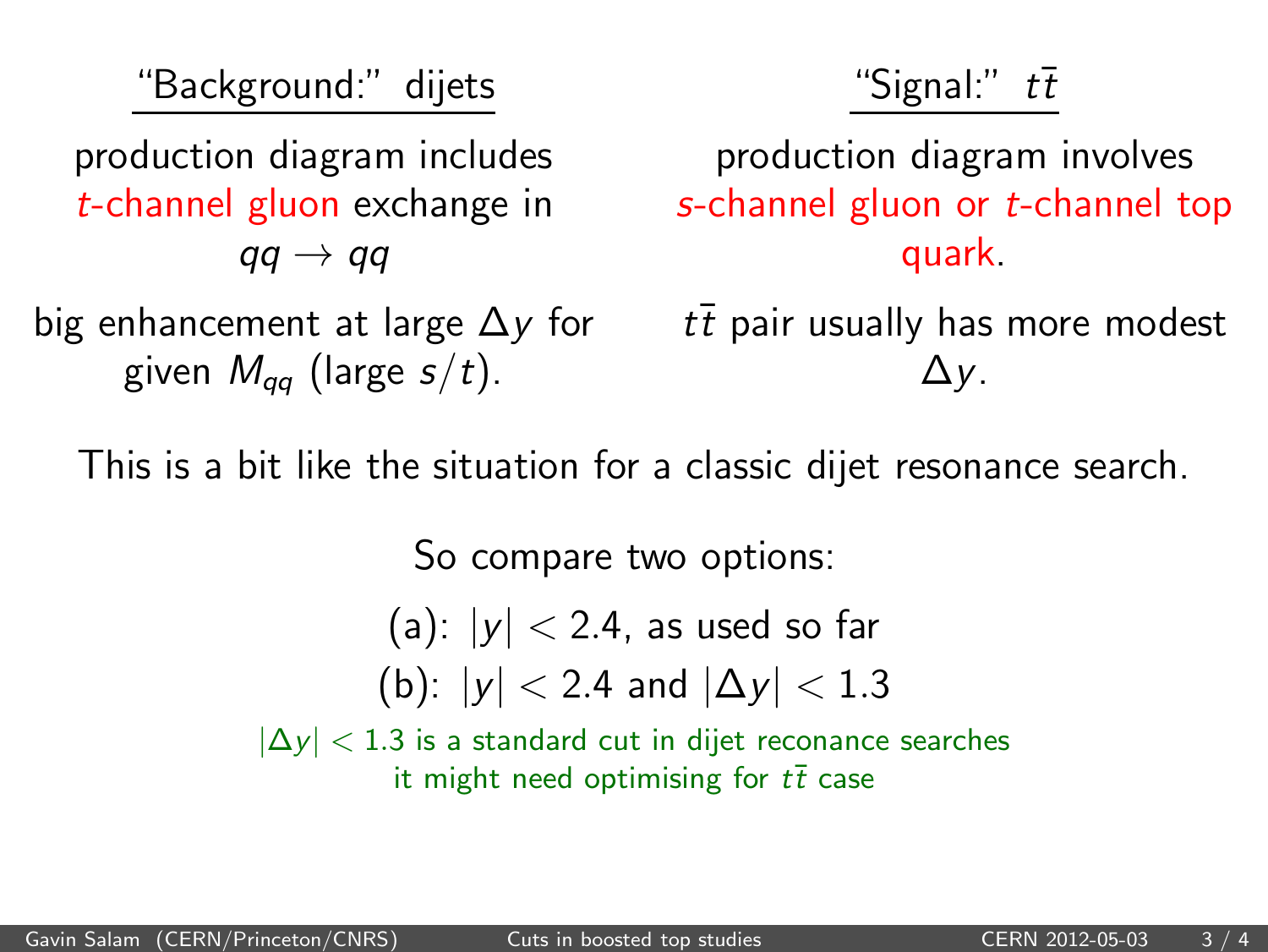## Result of quick & rough MC study

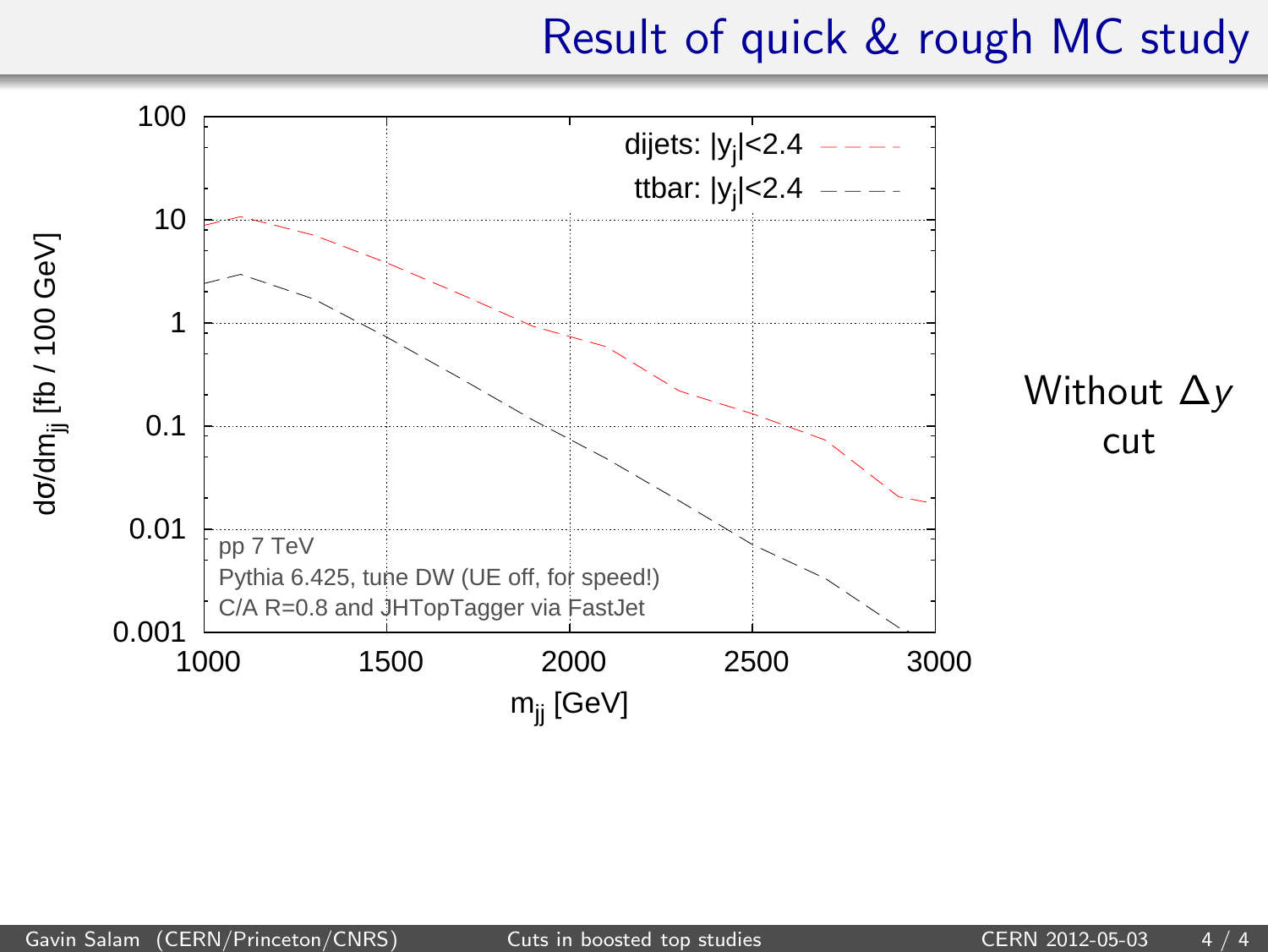Result of quick & rough MC study



big improvement in  $S/B$ , modest  $(20 - 50\%)$  improvement in  $S/\sqrt{B}$